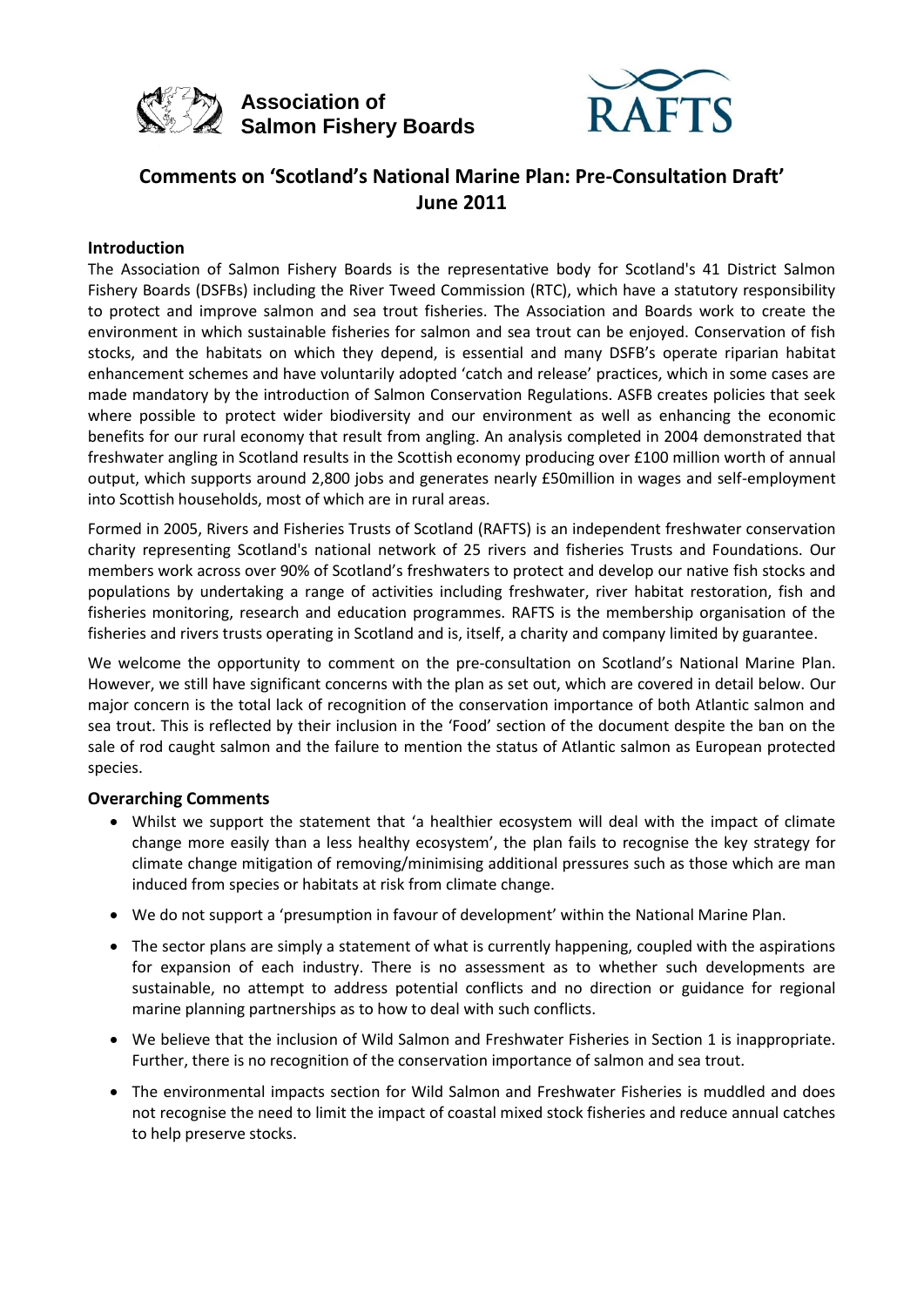- The aquaculture section includes an aspiration to expand the industry by 50% without addressing the sustainability of such an expansion. In addition, this section does not adequately address the environmental impacts of aquaculture, particularly with regard to negative interactions between wild and farmed fish.
- The potential environmental effects of electromagnetic fields from marine renewables and cabling must be addressed.

#### **Specific comments**

#### *Chapter 7*

No reference is made to the scoping study on marine ecosystem objectives (SNH Commissioned Report 341). This report recommends a two tier approach: National Marine Objectives aimed at improving the management of Scotland's seas, and achieving the agreed Vision for Scotland's Seas; 'Bottom-line' targets (termed marine ecosystem standards) to ensure that human activities are not damaging marine ecosystems and the environmental goods and services they provide. We support this process and believe that such bottom line targets, which should take into account cumulative impacts, are vital to ensure that marine activities occur within environmental limits. We also believes that each sectoral chapter should cross reference the marine ecosystem objectives in order to ensure that sectoral objectives are consistent with the overall plan objectives and to ensure that the contribution of each sector to meeting the objectives can be assessed.

#### *Chapter 8*

Section 8.2: We support the statement that 'a healthier ecosystem will deal with the impact of climate change more easily than a less healthy ecosystem and therefore the ecosystem objectives set in the marine plan will have a role to play in managing the adaptation to climate change'. However, the document fails to highlight a key strategy for managing adaptation to climate change which was included in a previous draft: '*Healthy ecosystems are likely to be more resilient* [to climate change] *and this could mean offering protection to species and habitats at risk by minimising additional pressures such as those which are man induced*'. This approach has long been identifiedas the most appropriate may to manage adaptation to climate change in features of conservation importance or those providing essential ecosystem goods and services (see for example: Scheffer*et al.* (2001)<sup>1</sup>; Folke et al. (2004)<sup>2</sup>; Levin &Lubchenco (2008)<sup>3</sup>)

#### *Chapter 9*

1

It is totally inappropriate to have a 'presumption in favour of development' within the National Marine Plan, without any qualification with regard to the sustainability of that development.Section 5 of the Marine (Scotland) Act 2010 states that marine plans are documents which state the Scottish Ministers' policies (however expressed) for and in connection with the sustainable development of the area to which the plan applies. Any development within the Scottish marine area should be in line with the 5 principles of sustainable development<sup>4</sup> the goals of which are *living within environmental limits* and *achieving a just society* by means of a *sustainable economy*, *good governance* and *sound science*.

Section 9.3/Section 9.14: It is not clear why there should be a presumption in favour of the conservation of designated heritage assets but no such presumption in favour of the conservation of designated sites or species of nature conservation importance.

<sup>1</sup> Scheffer, M., Carpenter, S., Foley, J.A., Folke, C. & Walker, D. (2001) Catastrophic shifts in ecosystems. *Nature***413**: 519-596. <sup>2</sup>Folke C., Carpenter, S., Walker, B., Scheffer, M., Elmqvist, T., Gunderson, L. &Holling, C.S. (2004) Regime shifts, resilience, and biodiversity in ecosystem management.*Annu. Rev. Ecol. Evol. Syst.***35**: 557-581.

<sup>3</sup> Levin, S.A. &Lubchenco, J. (2008) Resilience, robustness, and marine ecosystem -based management.*Bioscience***58**: 27-32.

<sup>4</sup> UK Sustainable Development Strategy (UK SDS), *Securing the Future* (2005)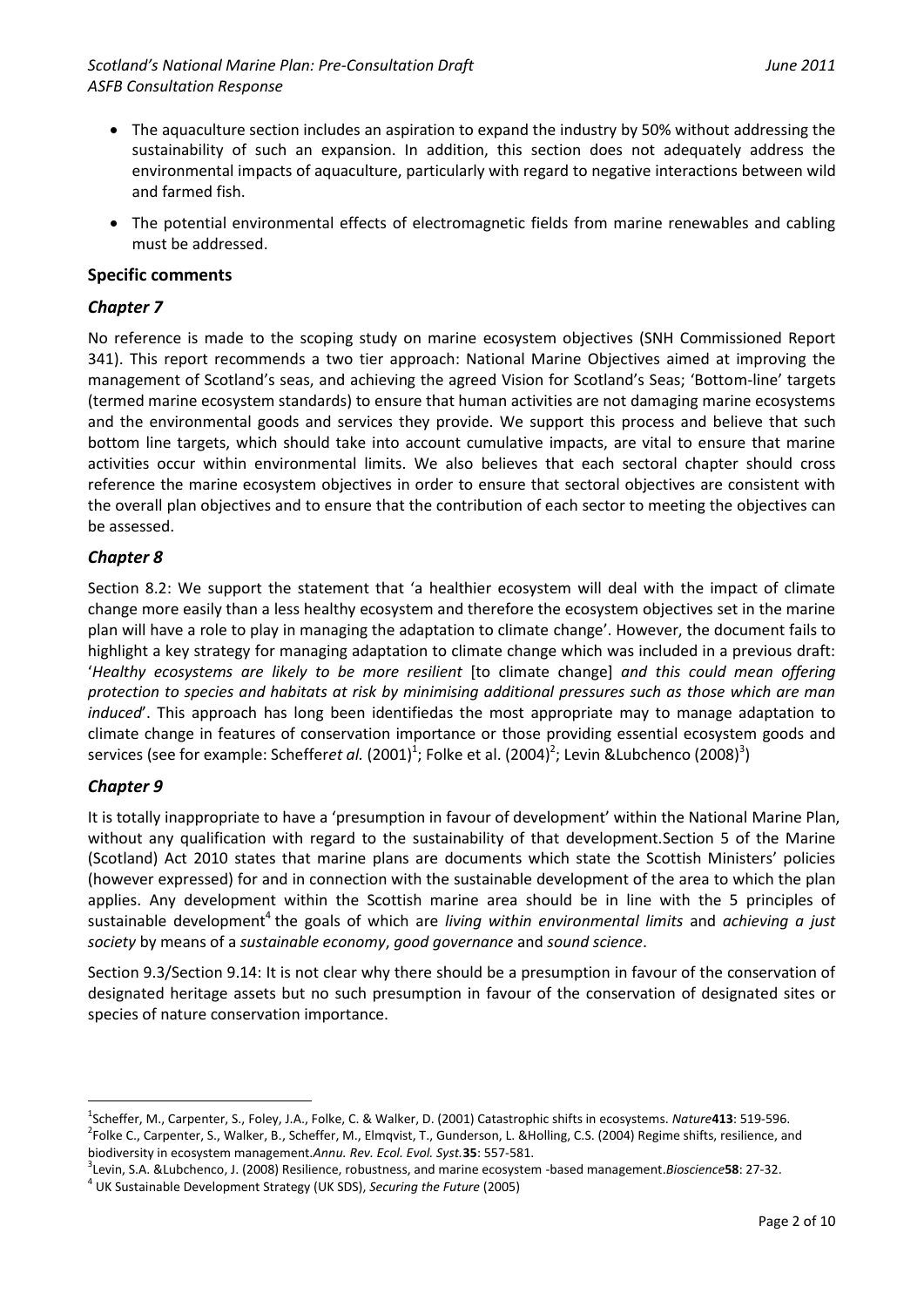## *Chapter 10*

It is not clear how the interactions matrix has been developed but we have significant concerns that many of the potential interactions with wild salmonids are given too low a rating. Whilst the matrix appears to be a basic attempt to assess the interactions between sectors, there does not appear to be any attempt to assess the *sensitivity* of each sector to those interactions. Unless a robust, scientific justification for the assessment can be provided we believe that Chapter 10 should be removed. Of particular concern are the ratings of low-medium for commercial sea fisheries (see our comments on section 1.1 below), low for aquaculture (whilst this rating may take into account the presumption against development on the north and east coasts we do not believe that this is appropriate given the significant concerns regarding the potential negative effects of sea lice and escapes on wild salmonids) and low for telecoms and cabling (especially given the high degree of uncertainty regarding the potential effects of electro-magnetic fields on migratory fish – see below). We believe that these ratings should be altered to medium-high/high for commercial sea fisheries (particularly in the case of sea trout which remain in coastal waters throughout the marine phase of their lifecycle); high for aquaculture (in relation to disease/parasite transfer and escapes); and, given the lack of information on the effects of EMFs on migratory fish but the clear potential for negative effects, we believe that the rating for telecoms and cabling should be altered to lowmedium/medium-high on a precautionary basis.

## *Chapter 12*

## *Section 1: Food – Introduction*

Whilst fishing may produce less greenhouse gas than other sources of dietary protein, it is disingenuous to mention only one aspect of the environmental effects of fishing in isolation here. Whilst the other environmental impacts of commercial fishing are mentioned later this section is misleading.

The only reference to seawater and freshwater angling comes in the last paragraph and it is revealing that these activities are highlighted as being important as *recreational resources* and for the *tourism industry* (see our comments below regarding the inclusion of salmon and freshwater fisheries in Section 1).

## **Section 1.1 – Fishing**

Scotland's Marine Atlas and Section 5.9 of the pre-consultation document identify '*fishing, which impacts the seabed and species*' as one of the two significant, widespread pressures on the Scottish marine area. It is therefore unacceptable that reduction of this pressure is not addressed as either a key challenge or an objective for commercial fisheries. Qualitative Descriptor 6 of theMarine Strategy Framework Directive requires that: *Sea-floor integrity is at a level that ensures that the structure and function of the ecosystems are safeguarded and benthic ecosystems, in particular, are not adversely affected.* This is reflected in the plan objectives (Section 7.4) but not in Section 1.1*.* Like all other species, wild salmonids rely on a healthy, well-functioning marine environment during the marine phase of their life-cycle and some commercial fishing gear has the clear potential to adversely affect large areas of seabed. Page 149 of Scotland's marine atlas identifies the following pressures and impacts, all of which could potentially impact upon wild salmonids:

| <b>Pressure</b>                               | Impact                                                                                                     |
|-----------------------------------------------|------------------------------------------------------------------------------------------------------------|
| Abrasion due to disturbance from fishing gear | Damage to, or loss of, habitats                                                                            |
| Selective removal of species                  | Impacts on non-target species (by catch) due to non-<br>selective extraction                               |
| Selective removal of species                  | Indirect impacts on community structure and food webs,<br>loss of biological productivity and biodiversity |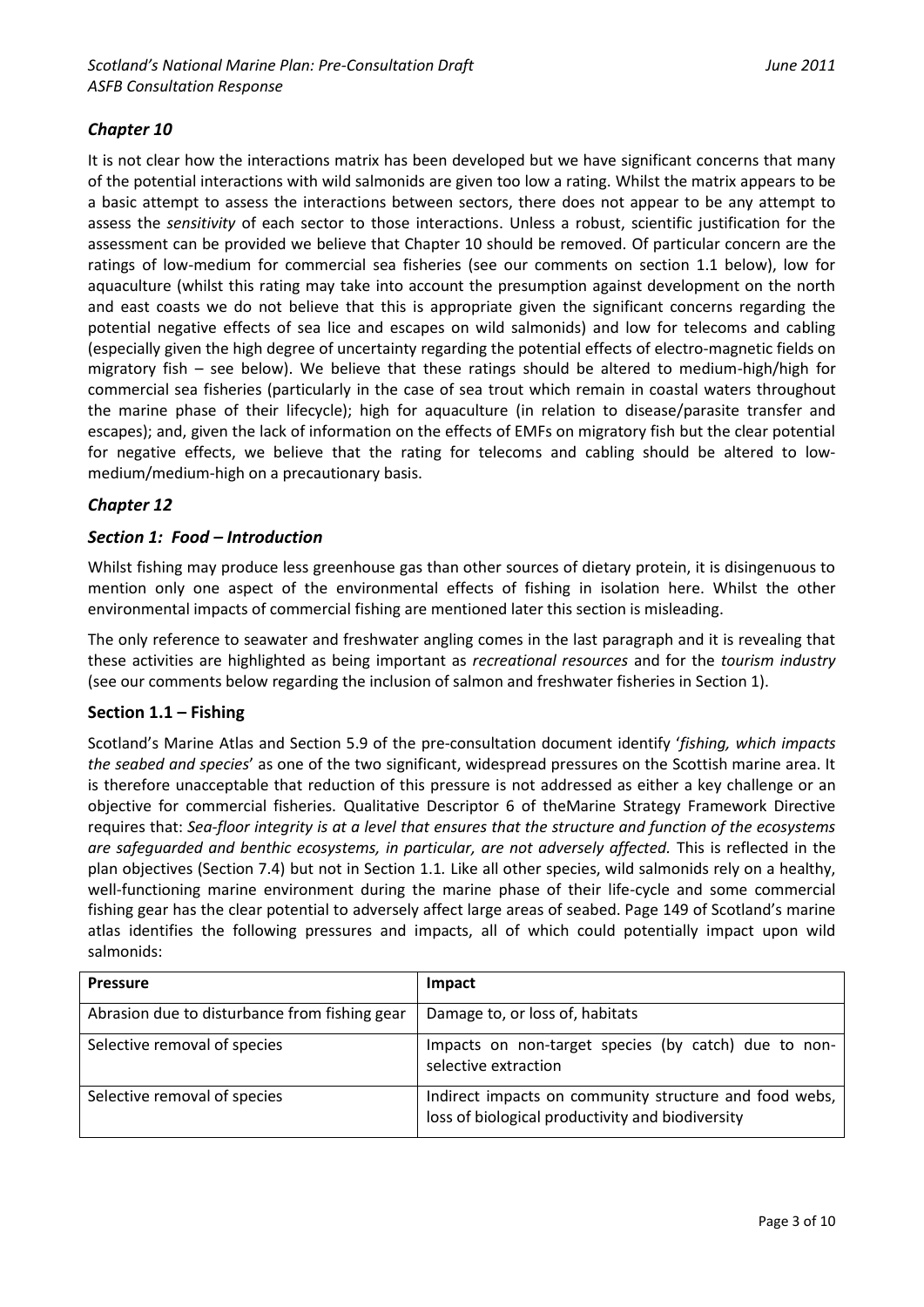It is vital that the national marine plan addresses these issues. Page 39 states that '*it may be possible to do this* [protect the seabed] *by identifying areas which are unfished and controlling fishing activities there to help ensure any damage to the seabed is minimised*'. We would argue that strategic protection of the seabed is an essential step in recovering our marine environment. In many inshore areas there could be a win-win for wider environmental concerns (such as sensitive benthic habitats included on the draft list of priority marine features) and wild salmonid stocks, particularly sea trout.

## **Section 1.2 – Wild salmon and freshwater fisheries**

#### *General Comments*

We believe that the inclusion of Wild Salmon and Freshwater Fisheries in Section 1 is inappropriate and does not reflect:

- That the Atlantic salmon is a European protected species. Indeed there is no mention of this in section 1.2, nor of the fact that there are 17 SACs designated for this species in freshwater. In an SAC, member states must take measures to maintain or restore the listed species and such measures may need to be implemented outside the SAC (i.e. within the marine environment).
- That the marine phases of both Atlantic salmon and sea trout are included on the draft list of Priority Marine Features - the habitats and species of *greatest conservation importance* in inshore waters. They are therefore candidates for protection, particularly under the 'wider seas' pillar of the Scottish Government's Marine Nature Conservation Strategy.
- That only net caught salmon can be sold it is illegal to sell rod caught salmon or sea trout.

Our preferred approach would be to split the information contained in section 1.2 into two sections. Issues relating to net-caught salmon fisheries should remain in Section 1 and a new sub-section should be created for rod fisheries in either Section 3 (Tourism and Recreation) or Section 7 (Marine Environment). We note that recreational sea angling is included in Section 3.

#### *Key challenges*

The second key challenge should be expanded to encompass 'marine activities and developments'. The third key challenge is important and we welcome its inclusion. We also believe that this key challenge should be referenced in Sections 1.3 and 2.3 as the locational decisions on both aquaculture and marine renewables should take full account of the potential effects on salmon and freshwater fisheries. Indeed, it is arguable that these industries should be funding research into the identification of such areas and migratory routes. The document should make reference to two current projectsrelating to this key challenge:Rivers and Fisheries Trusts of Scotland (RAFTS) has recently been awarded Scottish Government funding to undertake a project examining interactions between aquaculture and wild salmonids, which includes thedevelopment of a credible risk assessment tool that will enable planners and regulators to properly assess what the likely site-specific impacts of fish farm activity on wild salmonids might be; in addition SNH has been tasked with the production of sensitivity maps for aquaculture. Both of these projects should be referenced in the National Marine Plan, and particularly in Section 1.3, as they will clearly have a bearing on future planning decisions on aquaculture and potentially other marine developments.

#### *Objectives*

A previous draft included 'managing interactions with aquaculture' as an objective. We believe that the potential negative interactions between aquaculture and wild fisheries are significant and acute and therefore this objective should be reinstated in its own right. A similar objective should also be included in the aquaculture section.

Objective 4: It may not always be possible to resolve key issues through negotiations. There are legal powers to resolve some of these issues, and whilst we agree that the use of such powers should not always be the first route of action, we also believe that these powers were takenfor good reason. We would recommend the removal of the words 'through negotiation'.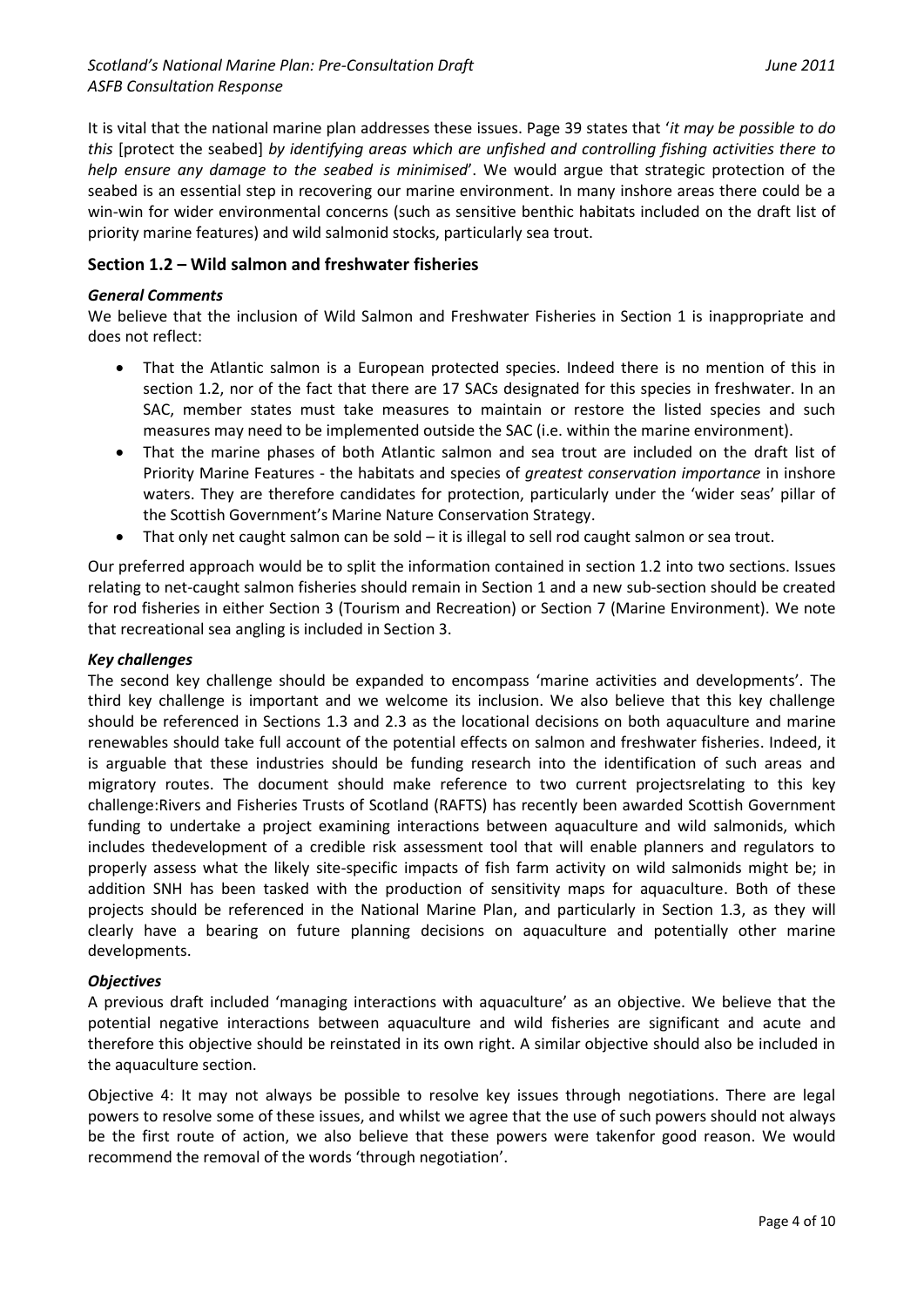#### *Background*

There are currently 41 District Salmon Fishery Boards, not 42. The role of fisheries trusts should also be highlighted here.

#### *Current Situation*

Reference is made to the fact that Scotland's river systems support one of the largest and most diverse Atlantic salmon resources in Europe. The diversity of Scotland's salmon runs is also highlighted. However, no reference is made to the detailed seasonal analysis of the 17 Scottish rivers designated as SACs undertaken by Marine Scotland Science on behalf of the Mixed Stock Fisheries Working Group<sup>5</sup>. This paper shows that there has been a decline in the salmon caught in the spring stock component in the majority of the rivers, since records started in 1952. Reference should be made to the decline in the spring stock component as it clearly has an important bearing on the above statements.

#### *Environmental Impact of Sector*

The purpose of this section is not immediately clear – the equivalent subsections for other sectors are entitled*Environmental impacts* and these sections appear to relate to the impacts of those sectors on the wider environment.We do believe that it is appropriate that impacts *on* the sector are included, but perhaps it would be more appropriate to include these in a separate sub-section. In the case of wild salmon and freshwater fisheries the wider environmental impacts differ between the rod and net fisheries but are largely limited to removals of the target species.

Rod fisheries: Whilst there might be circumstances where the rod fishery has an environmental impact through the removal of salmon, this section correctly points out the marked decline in rod caught and retained removals and the general increase in catch and release. This section should also make reference to the work of Fisheries Boards and Trusts in protecting and enhancing salmon fisheries and the habitats on which they depend: for example in removing barriers to fish migration (and subsequently opening up previously unavailable habitat) or programmes of riparian restoration.

Net fisheries: With regard to net fisheries, it is inappropriate that no reference is made to the International concerns regarding mixed stock fisheries. The North Atlantic Salmon Conservation Organisation (NASCO) has defined Mixed Stock Fisheries (MSFs) as '*fisheries exploiting a significant number of salmon from two or more river stocks; NASCO has also agreed that management of homewater fisheries should be based on the status of individual river stocks and management of distant water fisheries on the status of the stock complexes defined by managers'.* In addition, ICES has advised that *'the management of all fisheries should be based upon assessments of the status of individual stocks. Fisheries on mixed stocks, particularly in coastal waters or on the high seas, pose particular difficulties for management, as they cannot target only stocks that are at full reproductive capacity if there are stocks below conservation limits<sup>6</sup> within the mixed*stock being fished<sup>"</sup>. Finally, the European Commission Staff Working Document "Report on Mixed Stock Fisheries for Salmon in Atlantic Community Waters" (SEC(2006) 590, 04.05.2006)<sup>8</sup>, states: "In the present *conditions, MSFs for salmon are widely considered to be inappropriate because the lack of information on the stocks being exploited make the conservation and rational management of individual river stocks very difficult. It is therefore widely agreed that there should be a general presumption against operating MSFs unless they can be shown not to contravene basic conservation policies".*

<u>.</u>

<sup>5</sup>*Mixed Stock Fisheries Working Group Paper (MSFWG0910)*

 $<sup>6</sup>$  In Scotland there are some concerns that the conservation limit approach lacks adequate resolution in assessing complex salmon</sup> population structures typical of Scotland, but not necessarily typical of stocks in other NASCO jurisdictions. Marine Scotland Science and salmon managers are looking at developing alternative stock assessment tools that may be more appropriate for assessing Scottish stocks.

<sup>7</sup> http://www.nasco.int/pdf/far\_fisheries/Fisheries%20Guidelines%20Brochure.pdf

<sup>8</sup> See: http://ec.europa.eu/fisheries/legislation/reports\_en.htm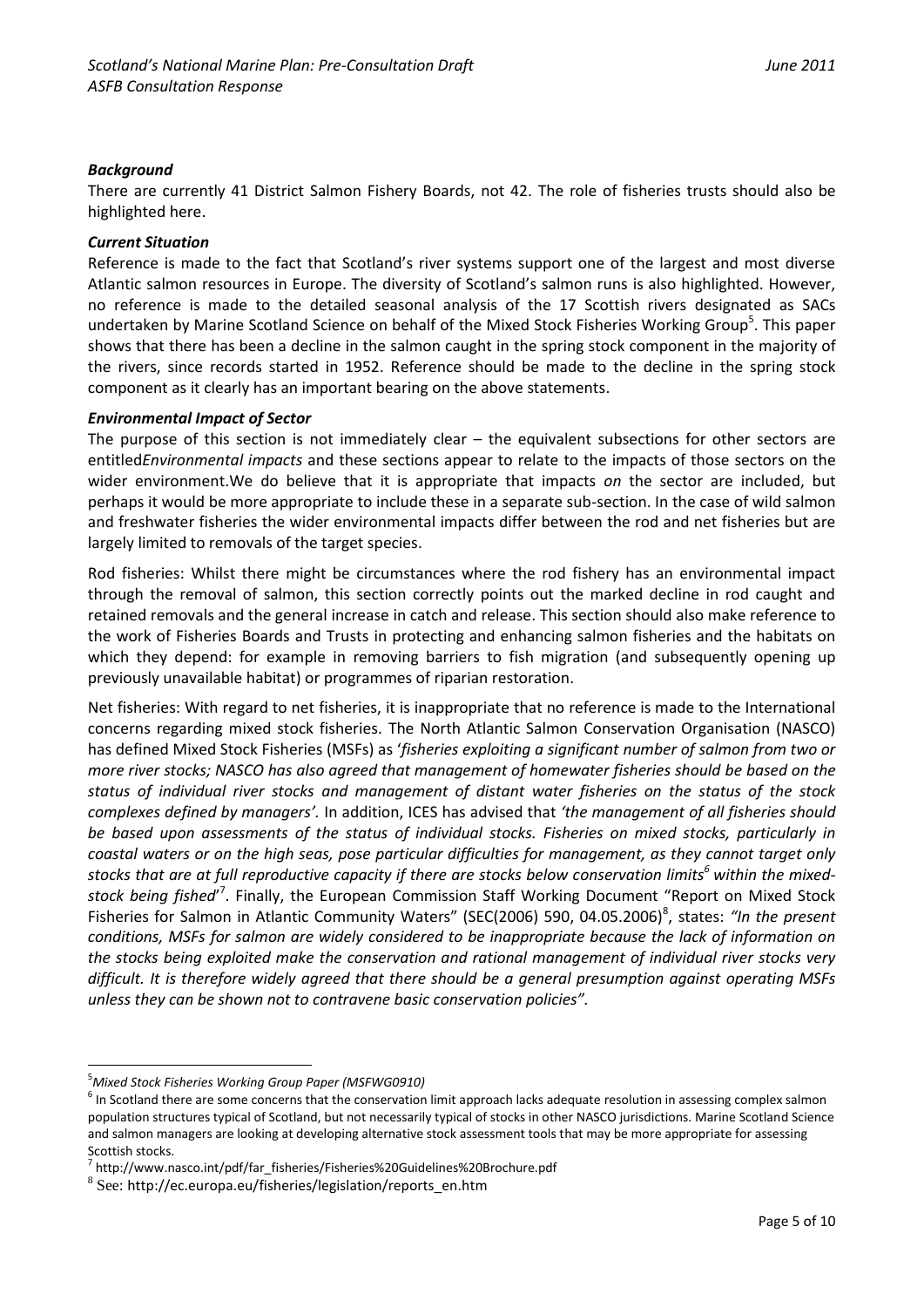ASFB accepts the international advice that mixed stock fisheries, as defined by NASCO, are a threat to the effective conservation and management of Atlantic salmon. Indeed, the Fisheries Management Focus Area Report (FAR) prepared for NASCO by the Scottish Government Marine Directorate states: '*Reduction in netting exploitation has been a factor in maintaining the relatively stable numbers of returning spawners and rod catches in the face of declining numbers of fish returning to the coast. However, the remaining MSFs, as any other form of exploitation, present a threat to conservation of stocks'.* The FAR has been reviewed and the review group's findings for Scotland included the following text<sup>9</sup>. 'A strategy is being *developed for the management of mixed-stock fisheries, but at present there is no clear policy. The Group is concerned that these fisheries are still being operated despite a lack of information to characterise the exploited stocks. These issues are not consistent with the NASCO agreements and guidelines and need additional actions.*'On this basis, we strongly suggest that, as an absolute minimum, the original text be reinstated - *Limit impact of coastal mixed stock fisheries and encourage reduction in annual catches to help preserve stocks.*This is particularly relevant in the light of the decline in the spring stock component (see above).

The first paragraph relates to an impact on the sector and therefore should be included alongside the other pressures which have an impact on fresh water fisheries. The list of other pressures should make clear that these are limited (quite correctly) to marine pressures as there are clearly also a number of pressures within the freshwater environment.

Low Carbon energy developments: We welcome the reference to sub-sea grids and cabling here. However, these effects should also be cross-referenced in section 2.3 (see further comments below).

Aquaculture: We welcome the reference to the effects of aquaculture onpopulations of wild fish including sea lice, disease, the influence of escapedfarmed fish interbreeding with local wild stocks and the potential demographicconsequences. We would also highlight the following statement from Marine Scotland Science: '*It should be noted that adherence to Integrated Sea Lice Management (ISLM) as described in the industry Code of Good Practice may not necessarily prevent release of substantial numbers of lice from aquaculture installations. The CoGP takes no account of farm size, or number of farms in an area, in setting threshold levels for sea lice treatments. This may be appropriate when the aim is to protect the welfare of farmed fish but it will not necessarily prevent significant numbers of larval lice being shed into the environment, and posing a risk for wild fish particularly in the case of larger farms or management areas holding a large biomass of farmed fish.*' Marine Scotland Science also stated: '*There is evidence of an effect of lice from fish farms on sea trout, although the extent to which the fish populations are affected is not clear...There is no published evidence of an effect of lice on sea trout at a population level, however, such an effect would be expected in view of the high infestation intensities observed near farms in the second years of salmon production cycles.*'

Commercial sea fisheries: We welcome the reference to the effects of commercial sea fisheries here, but it is not clear whether this section includes salmon netting. We reiterate our concern that these impacts are not adequately addressed in Section 1.1.

Environment: We are not clear why this is a separate section. The reference to bacterial and viral diseases and parasites should be included within the aquaculture section. The second sentence does not appear to relate to the first. Is this a wider statement that was originally intended to summarise the bullets?

Additionally, this section should make reference to climate change as it is recognised thatsalmon are likely to be negatively impacted by climate change. The National Marine Plan has a vital role to play in building the resilience of species and habitats at risk from climate change impacts, by reducing other human induced pressures (e.g. fisheries, aquaculture, other developments) in order to preserve stocks (see comments under Chapter 8 above).

1

<sup>9</sup>*NASCO Council document CNL(09)11 (2009).*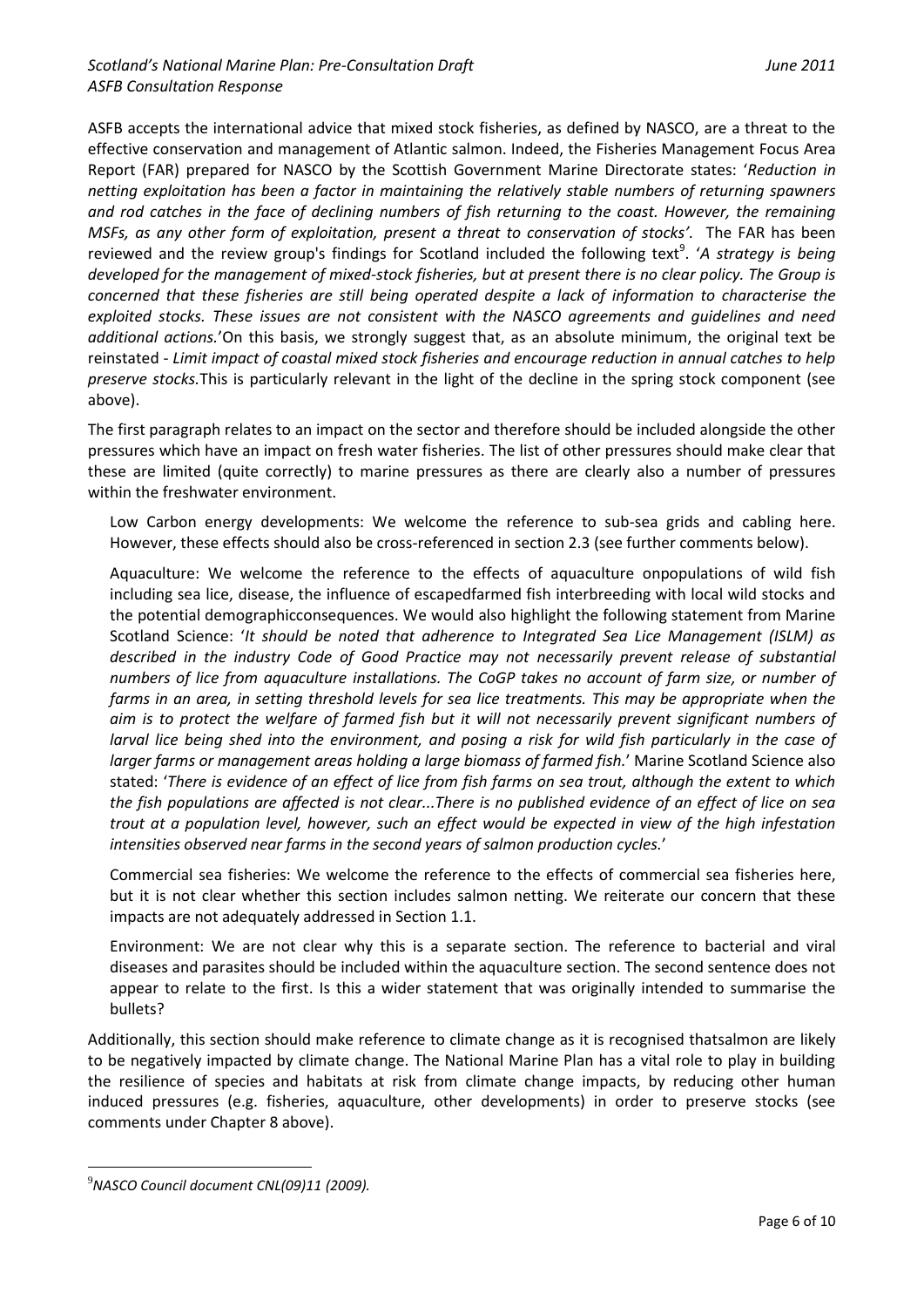#### *Economic Impact*

It should be noted that the economic impact of game and course angling is now somewhat out of date (2004) and therefore the quoted figures are likely to be an underestimate.

#### *Spatial constraints*

We don't understand the content of this paragraph. We believe that the sentence on post-escape farmed fish should be moved to the Environmental Impact section. This section should reiterate the Key challenge – to identify priority areas for migratory and freshwater fish and fisheries, and investigate salmon marine mortality and migratory routes – a key aspect in making informed decisions on aquaculture, marine renewables and associated cabling. The last sentence in this section relates simply to conflicting uses in freshwater and therefore should be removed. These conflicts will not be addressed by the marine planning system!

#### *Future*

Short term plans: Management of our wild salmon stocks for diversity and abundance should be supported**,**  *including by statutory means where necessary*.

Whilst we agree in principle that compensation is appropriate where voluntary agreements to reduce exploitation can be agreed, we would also reiterate the International concerns relating to mixed stock fisheries. There are likely to be circumstances where the conservation imperative to protect fragile stocks is such that a net fishery must be closed by statutory means. It should be noted that, in recognition that that netting rights are separate, private, heritable rights,compensation may be offered on a case by case basis. However, there is no legal requirement for compensation under such circumstances.

#### **Section 1.3 – Aquaculture**

#### *Key challenges*

Whilst we recognise that these key challenges represent Scottish Government policy we do not believe that a 50% increase in production of marine finfish or juvenile salmon and trout can be considered sustainable unless the industry can demonstrably operate in a manner consistent with the North Atlantic Salmon Conservation Organisation International goals (as agreed by the International Salmon Farmers' Association):

- 100% of farms to have effective sea lice management such that there is no increase in sea lice loads or lice-induced mortality of wild salmonids attributable to aquaculture
- 100% of farmed fish to be retained in all production facilities

The NASCO International goals should be referenced in this section.

#### *Objectives*

Bullet 4: This objective should be strengthened. Given that this presumption has been in place since 1999 there should be a clear statement that salmonid aquaculture is inappropriate on the north and east coasts.

Bullet 5: This bullet needs to make reference to the interactions between wild and farmed fish. There is a recognised need to control lice to a level below that at which deleterious effects are seen on farmed fish in order to protect wild fish.

The objective to '*Reduce the environmental impact of aquaculture through good husbandry practice and bioremediation*' has been removed. We are extremely concerned that there is now no reference to reducing the environmental impact of aquaculture. This objective should be broadened to encompass locational considerations with regard to the sensitivity of wild salmonids (see comments under key challenges for Section 1.2 above) and make specific reference to the RAFTS and SNH projects. The reinstated objective must explicitly include the possibility of relocation (and/or removal of discharge consent) where necessary. The ultimate aim of the industry should be to move to closed containment systems such as those currently under development by Preline (Norway) and Aquamarine (Canada). The move to closed containment could be phased in over time and would remove many of the environmental concerns surrounding the industry including those regarding escapes and negative effects of sea lice on wild fish.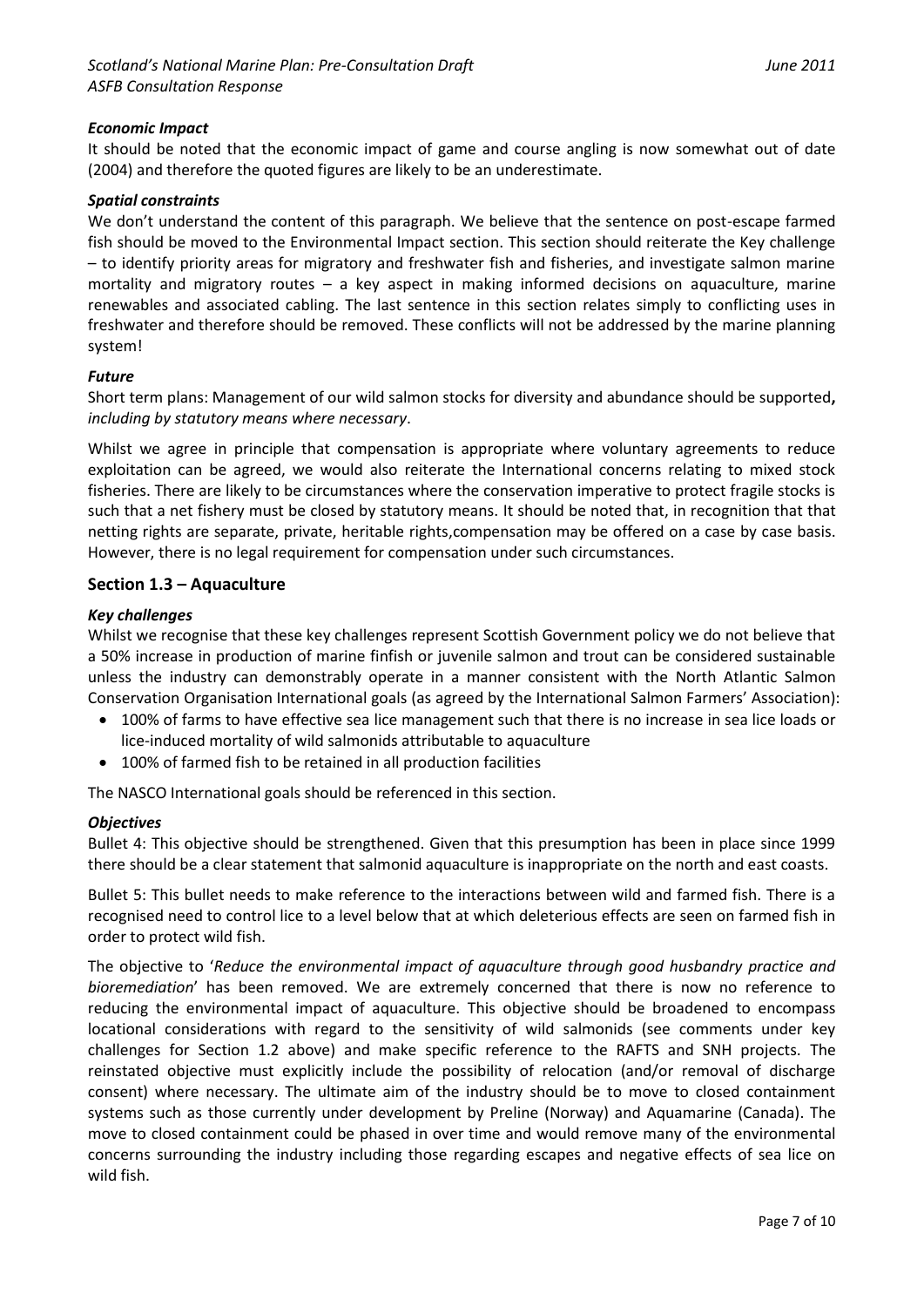#### *Environmental Impact*

This section states that fish farms can have a significant but localised environmental impact. However, given the paucity of information on salmonid migration routes, and inshore marine habitat preference for sea trout it is impossible to state with any certainty that the environmental impact of fish farms are localised.

The only reference to the impact of sea lice (the reference in the document is to 'parasite') is in the bullets. However, clear reference should be made to the Marine Atlas which identifies, '*Increased numbers of sea lice*' as a pressure and '*Infection of wild salmonids by sea lice from farmed fish*' as the associated impact. The document states that these potential impacts are tightly regulated by domestic and European legislation to ensure the sustainability of the industry, but the paragraph on licensing etc. makes no reference to sea lice or how these effects are regulated.

The cumulative effects of aquaculture developments in areas where fish farms exist in high densities, or near strategic migration routes, must also be considered as an important area for future research. Marine Scotland Science have stated: '*The area* [Loch Linnhe] *has a relatively high concentration of farms and consideration should be given to the potential cumulative effect that may lead to a detrimental impact upon wild salmonids in the area. However, the current state of knowledge does not allow us to quantify the severity of that impact if any.*'

#### *Spatial Constraints*

1

There is a reference to a move to off-shore or exposed salmon farms here. If such sites prove technically feasible, the National Marine Plan should make reference to the corresponding opportunity to remove small, sensitive inshore sites as part of the same process.

#### **Section 2.3 –Renewables& Section 5 – Telecommunications and Cables**

Page 71 – Grid: This section mentions the studies that the Scottish government has supported on the technical, economic, social and financial feasibility of the development of an offshore transmission network or grid, but no mention is made to the potential environmental effects of HVDC Cabling. In fact the only mention of electromagnetic fields is in Section 5. However, given that marine renewables cannot function without the associated cabling it does not seem to make sense to separate these issues. As detailed below, there are significant uncertainties as to the effects of EMFs on migratory salmonids and these should be addressed by the National Marine Plan. This is particularly important given that nearly all the HVDC sub-sea links detailed in this section would pass through important parts of the coastline for migratory salmonids and would have the potential to impact upon all Scottish SAC's designated for Atlantic salmon. There is a clear research requirement to further investigate the migratory routes of salmonids and potential effects of EMFs and such research should be funded by the Renewables Industry and/or Scottish Government.

Page 73 – Environmental Impacts: This section details the effects of noise with regard to salmon, but does not address the potential effects of electro-magnetic fields (EMFs) resulting from operation and cabling. A recent SNH commissioned report<sup>10</sup> made the following recommendations for future research to attempt to:

- *Definitively determine whether these species will respond to the likely electric and magnetic field strengths associated with each MRE source and assess the potential significance of any effects for each of the critical life cycle stages identified. This could include studies of how exposure to EMF causes effects (e.g. physiological and biochemical stress resulting from EMF).*
- *Identify how each of the species interacts with the EMFs when free swimming and during the migration phases of their life cycles. This is likely to vary between species according to their habits, and needs to consider different life stages of each fish.*

<sup>&</sup>lt;sup>10</sup>Gill, A.B. & Bartlett, M. (2010).Literature review on the potential effects of electromagnetic fields and subsea noise from marine renewable energy developments on Atlantic salmon, sea trout and European eel*. Scottish Natural HeritageCommissioned Report No.401*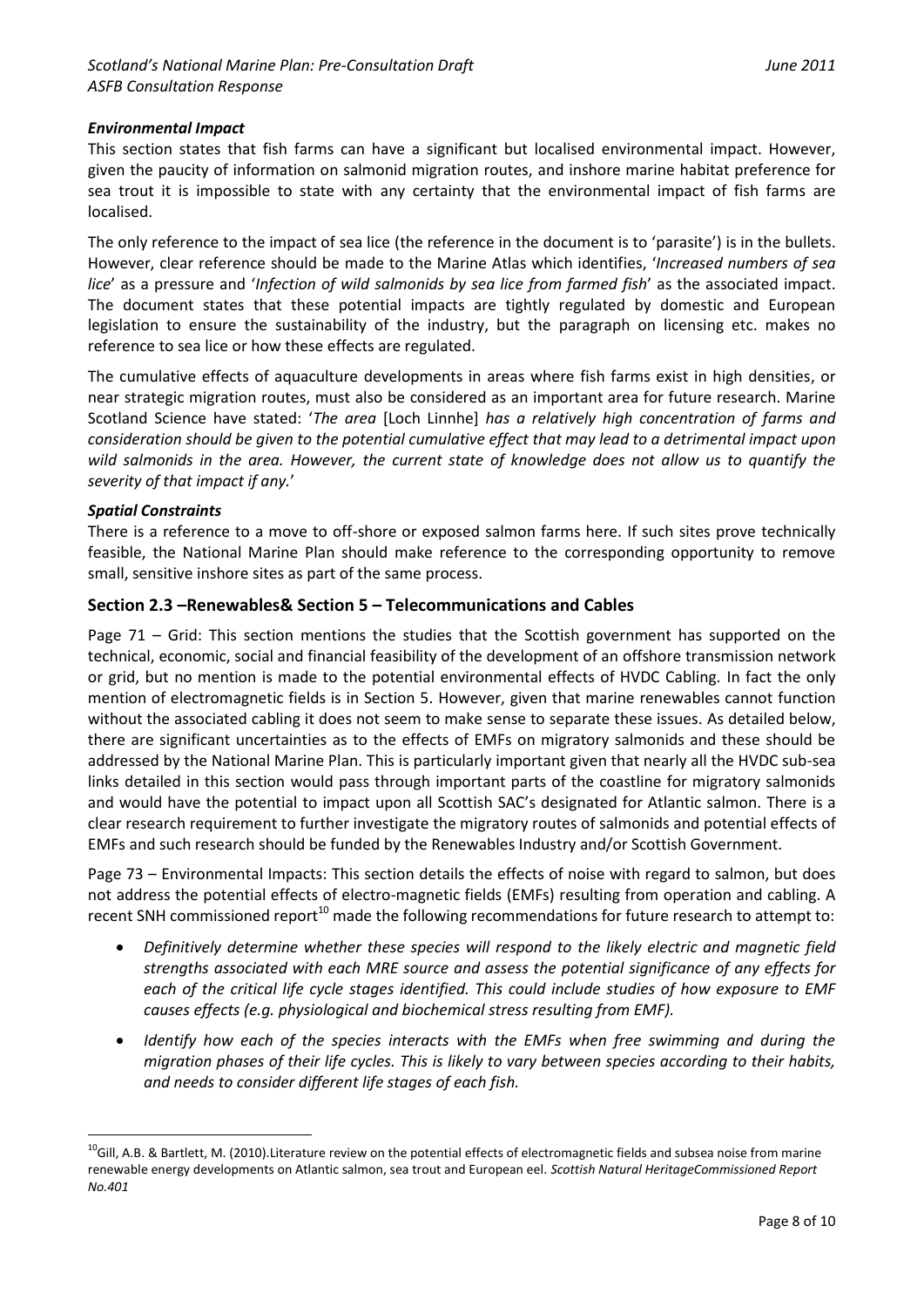*Scotland's National Marine Plan: Pre-Consultation Draft June 2011 ASFB Consultation Response*

- *Determine the threshold levels at which the three species detect and respond to the subsea noise during the construction and operation phases, separately using noncaged experiments from a range of different sound sources on the behaviour of each species of fish. This too could include studies of how exposure to noise causes effects (e.g. resulting physiological and biochemical stress; see Slabbekoornet al., 2010).*
- *Specifically consider the cumulative impacts of adjacent developments, and determine the effects of constructive and destructive interference patterns and interactions between EMFs and noise from cables or marine renewable devices associated with whole developments.*

In addition, the potential effects of EMFs and sub-sea noise should be considered in the light of the considerable uncertainties regarding behaviour and migratory routes as highlighted in the recent Marine Scotland Science review of the migratory routes and behaviour of Atlantic salmon, sea trout and European  $Eel<sup>11</sup>$ .

Page 74: The correct reference should be to *survey*, deploy and monitor. This approach should not be limited to collision risk, but rather, should encompass all environmental consequences of deployment of devices with uncertain ecological effects. This should include monitoring of the effects of noise and electromagnetic fields on migratory salmonids during the operation of such devices.

Page 97: The potential environmental effects of electromagnetic fields should be included here. In addition to the information included above, EMFs are listed as a pressure in the Marine Atlas (p184).

## **Annex A: Food Webs**

1

It is unclear what the purpose of this section is or how it will be used in the marine planning process.

#### **For further information please contact:**

Dr Alan Wells | ASFB Policy and Planning Director Callum Sinclair | RAFTS Director Tel: 0131 272 2797 | Email: alan@asfb.org.uk Tel: 0131 272 2797 | Email: callum@rafts.org.uk

<sup>&</sup>lt;sup>11</sup> Malcolm, I.A., Godfrey, J. &Youngson, A.F. Review of migratory routes and behaviour of Atlantic salmon, sea trout and European eel in Scotland's coastal environment: implications for the development of marine renewables. Scottish Marine and Freshwater Science Volume 1 No 14.